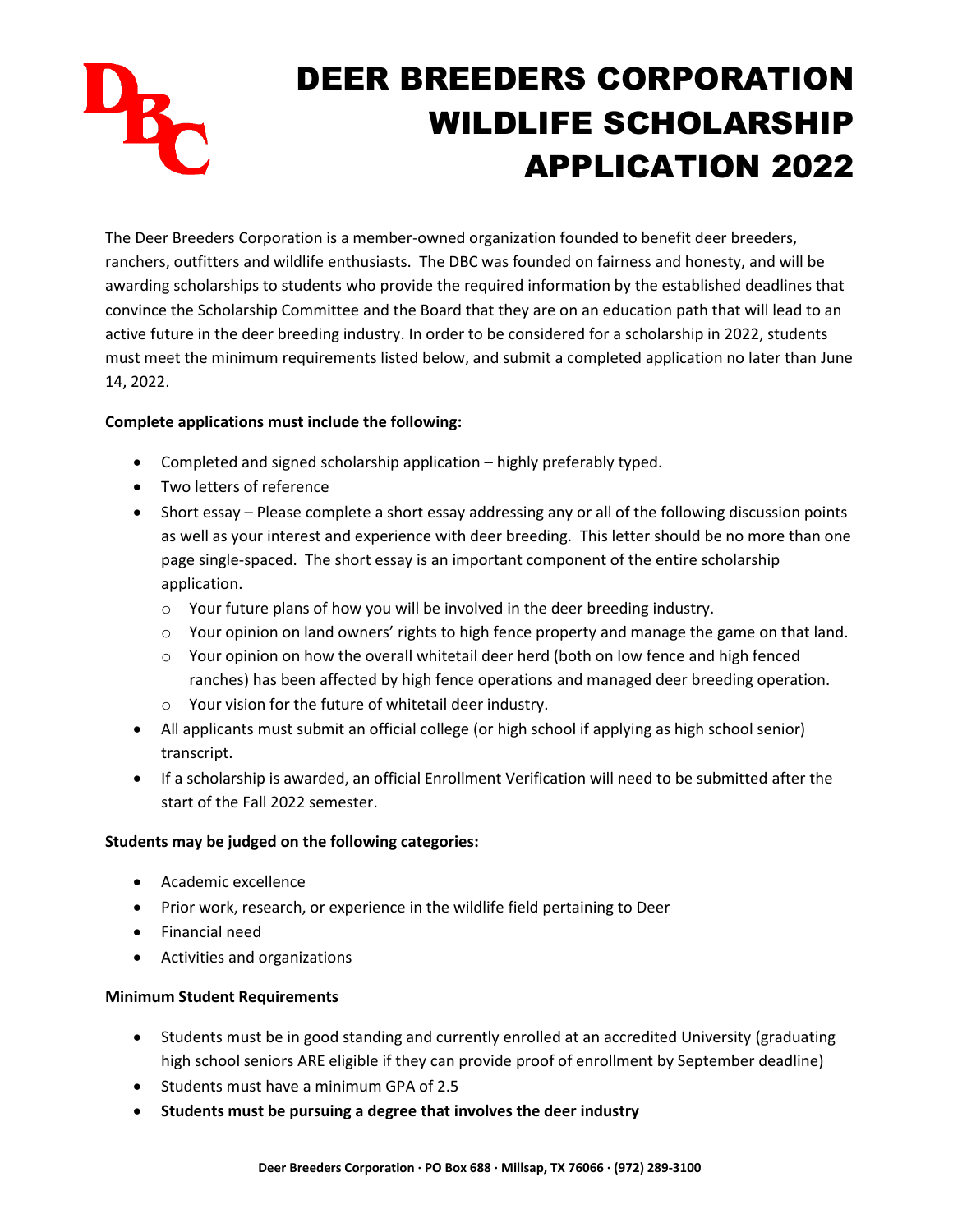

All students must complete the following application and submit it to the DBC by June 14, 2022 to be eligible for this scholarship.

| Section I: Personal Information                                                                                                                                                                                               |                                                                                                                                                                                                                                      |       |                                                            |  |
|-------------------------------------------------------------------------------------------------------------------------------------------------------------------------------------------------------------------------------|--------------------------------------------------------------------------------------------------------------------------------------------------------------------------------------------------------------------------------------|-------|------------------------------------------------------------|--|
| Last Name and the contract of the contract of the contract of the contract of the contract of the contract of the contract of the contract of the contract of the contract of the contract of the contract of the contract of | <b>First Name</b>                                                                                                                                                                                                                    |       | Middle Initial                                             |  |
| Address<br><u> 1989 - Johann Stein, Amerikaansk politiker (</u>                                                                                                                                                               |                                                                                                                                                                                                                                      | State | Zip                                                        |  |
| Home Phone                                                                                                                                                                                                                    | Cell Phone                                                                                                                                                                                                                           |       |                                                            |  |
| Date of Birth<br><u> 1980 - Johann Barbara, martin a</u>                                                                                                                                                                      | <b>Social Security Number</b>                                                                                                                                                                                                        |       | <u> 1980 - Johann Barn, amerikansk politiker (d. 1980)</u> |  |
| <b>Email Address</b>                                                                                                                                                                                                          | <u>and the state of the state of the state of the state of the state of the state of the state of the state of the state of the state of the state of the state of the state of the state of the state of the state of the state</u> |       |                                                            |  |
| Section II: Education Information                                                                                                                                                                                             |                                                                                                                                                                                                                                      |       |                                                            |  |
| <b>High School Information</b>                                                                                                                                                                                                |                                                                                                                                                                                                                                      |       |                                                            |  |
| <b>High School Attended</b>                                                                                                                                                                                                   |                                                                                                                                                                                                                                      |       |                                                            |  |
| Dates Attended                                                                                                                                                                                                                | <b>GPA</b>                                                                                                                                                                                                                           |       |                                                            |  |
| <b>Current University Information</b>                                                                                                                                                                                         |                                                                                                                                                                                                                                      |       |                                                            |  |
| University and the contract of the contract of the contract of the contract of the contract of the contract of                                                                                                                |                                                                                                                                                                                                                                      |       |                                                            |  |
| Major(s)                                                                                                                                                                                                                      | <b>Hours Attained</b>                                                                                                                                                                                                                |       |                                                            |  |
| <b>Expected Graduation Date</b>                                                                                                                                                                                               | <b>Current GPA</b>                                                                                                                                                                                                                   |       |                                                            |  |
|                                                                                                                                                                                                                               |                                                                                                                                                                                                                                      |       |                                                            |  |
| Section III: College Activities and Organizations                                                                                                                                                                             |                                                                                                                                                                                                                                      |       |                                                            |  |

| Dates | Activity/Organization | Office or Honor |
|-------|-----------------------|-----------------|
|       |                       |                 |
|       |                       |                 |
|       |                       |                 |
|       |                       |                 |
|       |                       |                 |
|       |                       |                 |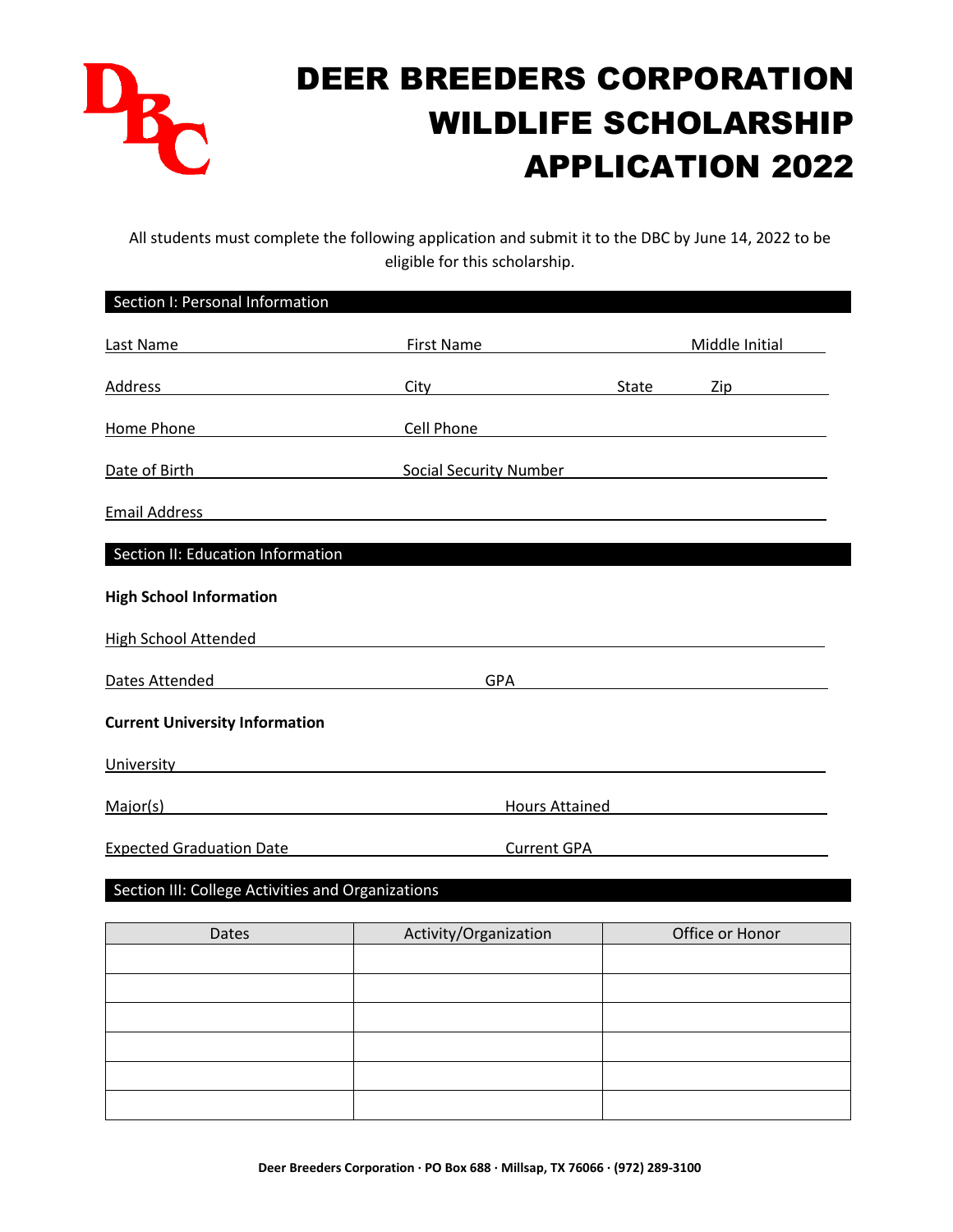

#### Section IV: Employment History

| Job | Date of Employment | Hours/week |
|-----|--------------------|------------|
|     |                    |            |
|     |                    |            |
|     |                    |            |
|     |                    |            |

### Section V: Financial Information

Are you applying for other scholarships, grants, or loans?  $\Box$  Yes  $\Box$  No

If you answered "yes" to the question above, please list the scholarships, grants, or loans you have applied for or received.

| Name of Award | Date Applied | Type<br>(scholarship, grant, loan) | <b>Total Value</b> | <b>Status</b><br>(confirmed, pending) |
|---------------|--------------|------------------------------------|--------------------|---------------------------------------|
|               |              |                                    |                    |                                       |
|               |              |                                    |                    |                                       |
|               |              |                                    |                    |                                       |
|               |              |                                    |                    |                                       |
|               |              |                                    |                    |                                       |
|               |              |                                    |                    |                                       |
|               |              |                                    |                    |                                       |

### Section VI: Other Information

Have you ever been convicted of a felony?  $\Box$  Yes  $\Box$  No

Have you ever been convicted of, or pled Nolo Contendre' for a game violation in Texas or any other State? □ Yes □ No

Have you ever been convicted of a "Class A" Misdemeanor? □ Yes □ No If yes to any of Section VI, please address on an additional sheet.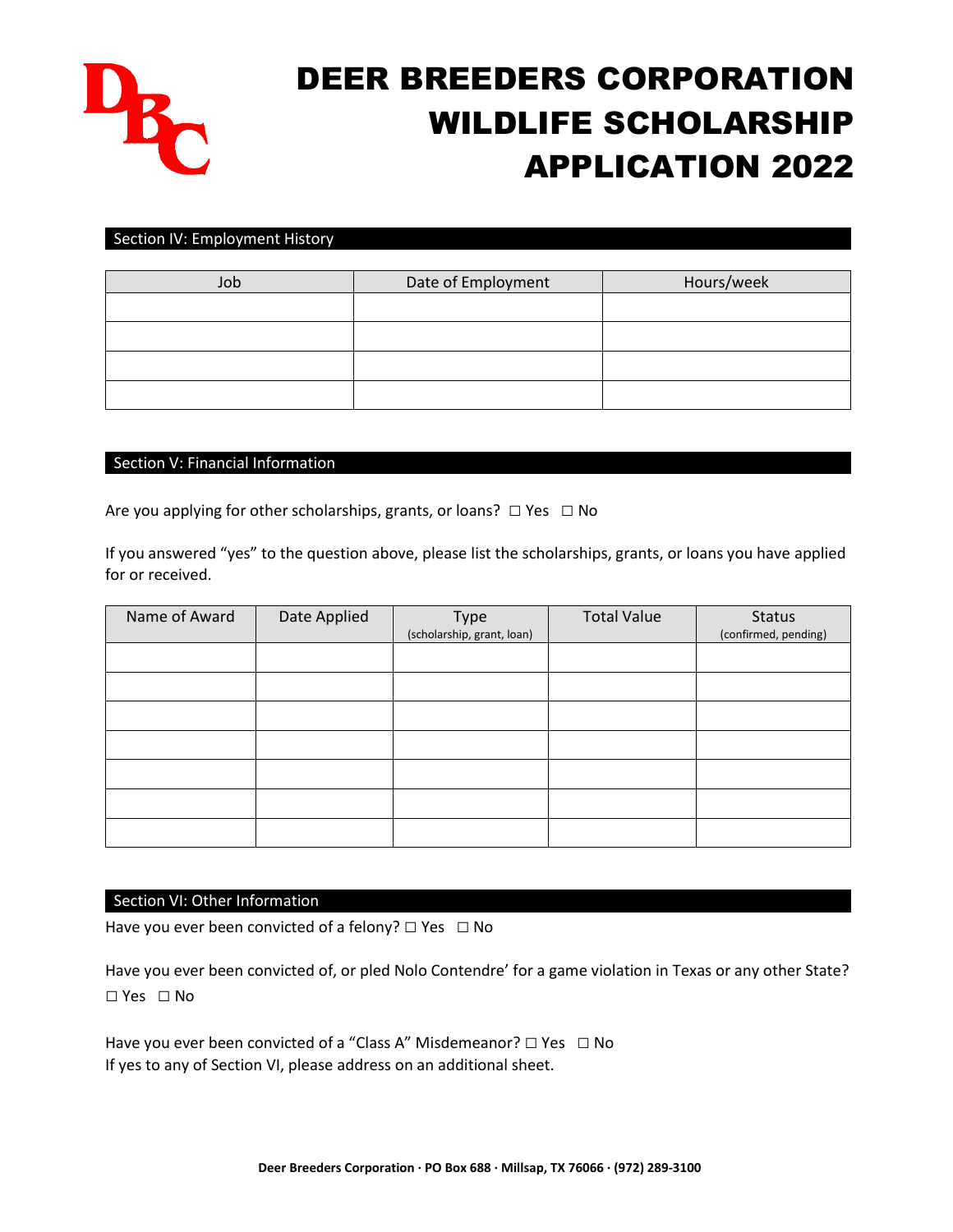

#### Section VII: Deer Industry Experience

Do you or any family members have/or work for a licensed deer breeding operation?  $□$  Yes  $□$  No

If you answered "yes" to the question above, please complete the following:

| <b>Name</b> | <b>Title</b>                     | Relation                       | Ranch Name | TX#                   |
|-------------|----------------------------------|--------------------------------|------------|-----------------------|
|             | (owner, manager, biologist, etc) | (parent, sibling, cousin, etc) |            | (if located in Texas) |
|             |                                  |                                |            |                       |
|             |                                  |                                |            |                       |
|             |                                  |                                |            |                       |
|             |                                  |                                |            |                       |
|             |                                  |                                |            |                       |
|             |                                  |                                |            |                       |

Please list any additional experiences with deer/wildlife: